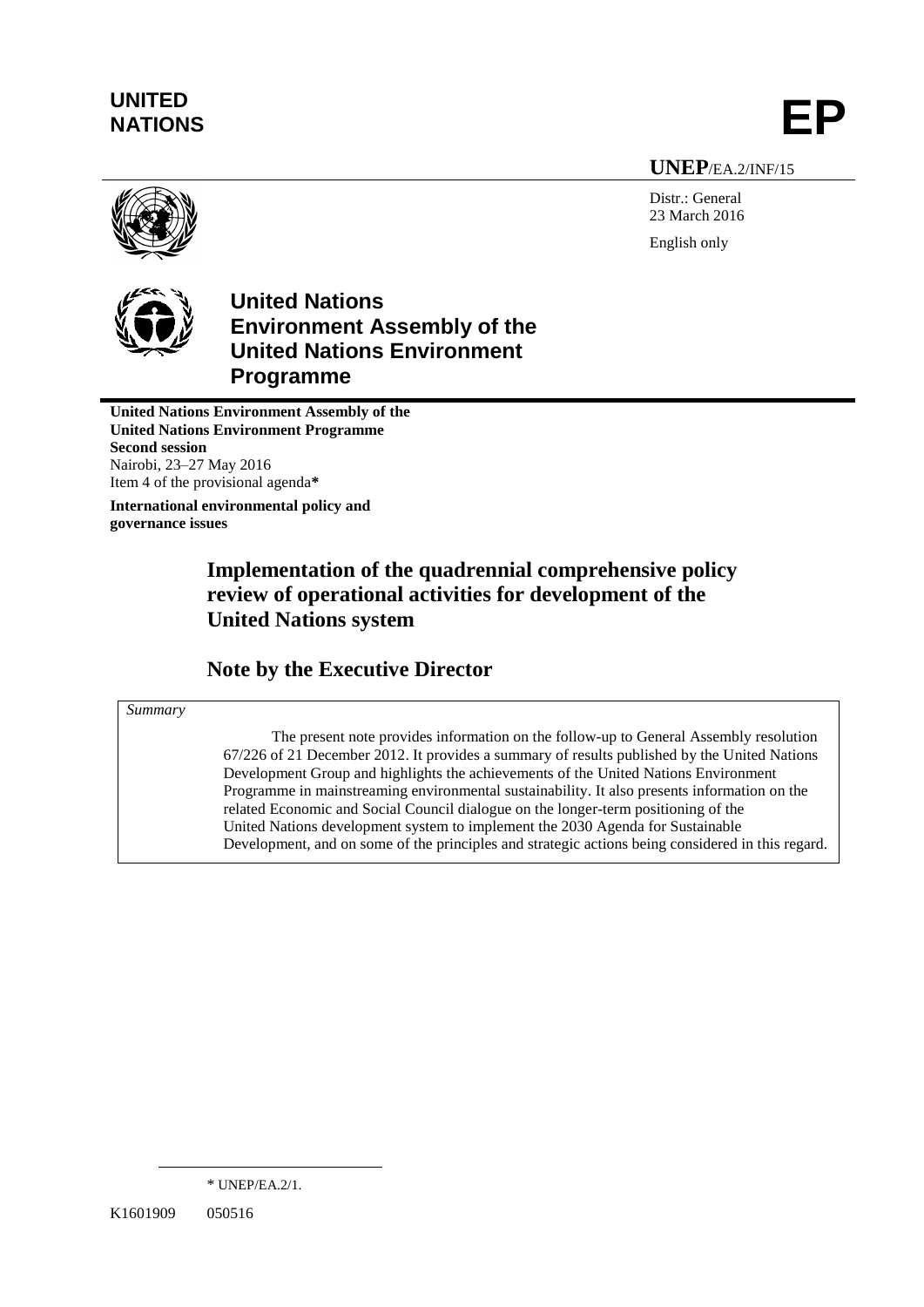#### **I. Introduction**

1. [General Assembly resolution 67/226,](http://www.un.org/ga/search/view_doc.asp?symbol=A/RES/67/226) on the quadrennial comprehensive policy review of operational activities for the development of the United Nations system, emphasized the importance attached by Member States to enhanced system-wide coherence as a strategy for improving the effectiveness of the whole United Nations development system.

2. At the heart of the United Nations Environment Programme (UNEP) medium-term strategy for the period 2014–2017 are objectives of greater efficiency, greater transparency and the enhanced use of performance information for improved management and decision-making. In setting out the programmes of work for the bienniums 2014–2015 and 2016–2017, UNEP took into account the quadrennial review recommendations for improving United Nations effectiveness, efficiency, coherence and impact on development. UNEP is paying particular attention to ways in which it can leverage further impact through development cooperation and country-level modalities of the United Nations system, including by increasing its participation in United Nations country teams. Capacity-building and the facilitation of technology development and sharing in countries underpin the delivery of all UNEP support to countries.

## **II. UNEP contribution to United Nations Development Assistance Frameworks and joint programming**

3. There is strong intergovernmental recognition of the United Nations "Delivering as one" model, although it remains a voluntary nationally led option, in deliberations on the quadrennial comprehensive policy review and during the Economic and Social Council's operational activities for development segment meetings, as well as at meetings of the executive boards of United Nations funds and programmes. As of November 2015, a total of 52 countries had formally requested the United Nations to adopt the "Delivering as one" approach to their development assistance, up from 37 countries in 2014. Throughout its programmes of work, UNEP articulates its planned engagement in operational activities for development in each of its subprogrammes.

4. UNEP has, through two projects entitled "Integrating Environmental Sustainability in the UNDAFs and UN Common Country Programming Processes", increased its participation in the United Nations Development Assistance Frameworks (UNDAFs) since 2010. At the country and regional levels, UNEP has supported the integration of the environmental dimension primarily through the activities of the regional development coordinators in five UNEP regional offices (Africa, Asia and the Pacific, Latin America and the Caribbean, Europe and West Asia), assisted by the Regional Support Office in Nairobi and the New York Office.

5. UNEP provides customized support to United Nations country teams for the integration of environment issues into the UNDAFs at the country, regional and global levels. At the country level, UNEP provides capacity-building support through training of United Nations country teams on the environmental sustainability programming principle; provides environmental data and information to inform UNDAF priority setting through national environmental summaries and contributions to the common country analyses; provides technical support upon request and participates in strategic prioritization retreats; and provides technical support and direct contributions through the development and implementation of joint programmes.

6. At the regional level, UNEP provides capacity-building support through training of United Nations country teams, in collaboration with the United Nations Development Group, on the environmental sustainability programming principle; provides environmental data and information to inform UNDAF priority setting through UNEP regional environment outlooks; provides technical assistance to the United Nations country teams, including undertaking UNDAF desk reviews; and participates in and/or (co)leads regional thematic working groups, peer support groups, quality support and assurance mechanisms and teams of regional directors. At the global level, UNEP provides inputs to the United Nations Development Group task teams (including co-leading the programme working group) on the environmental dimension of sustainable development; participates in strategic meetings and training; and contributes to the development, updating and upgrading of UNDAF training materials related to the environmental dimension of sustainable development.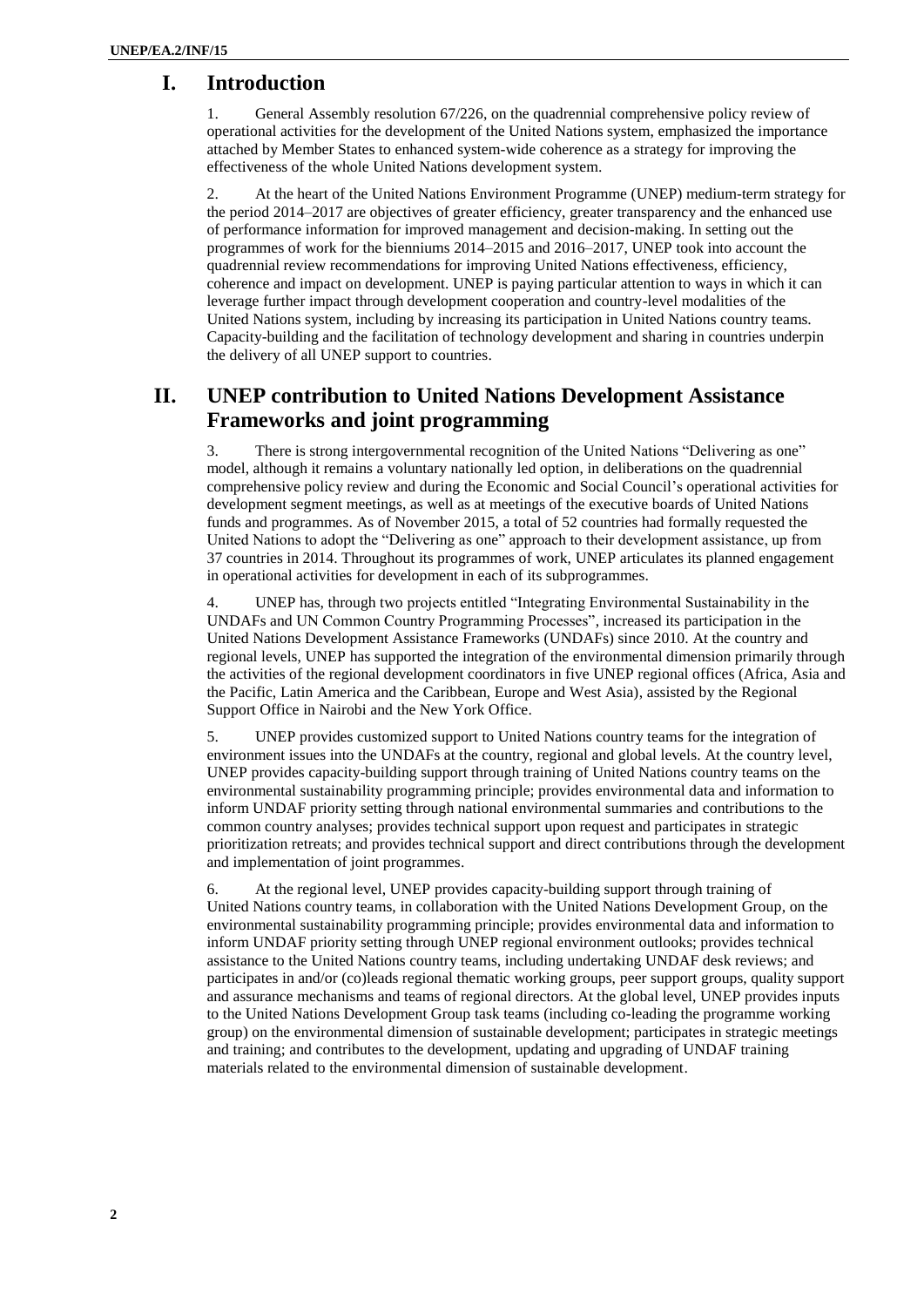7. In connection with the implementation of the 2030 Agenda for Sustainable Development, UNEP has contributed to the preparation of a new UNDAF programming guidance document. The new guidance has three core principles that guide the design and implementation of UNDAFs: upholding human rights, addressing inequalities and leaving no one behind; sustainability, reducing environmental risks and increasing resilience; and accountability, capturing the main tenets of the 2030 Agenda and ensuring that the core norms and mandates of the United Nations continue to drive the country-level work of UNEP. The sustainability principle addresses more broadly the environmental dimension of the 2030 Agenda and the 17 Sustainable Development Goals.

8. From 2007 through December 2015, UNEP supported the mainstreaming of the environment into 109 United Nations common country frameworks in 120 countries. The following table lists the United Nations common country frameworks that UNEP has supported since 2014 through the above-mentioned UNDAF processes.

| <b>UNEP</b> support to<br><b>United Nations country</b><br>teams for common<br>country planning<br>processes, by region | 2014                                                                                                                                      | 2015                                                                                                                                                                                                                                                                                                                             |
|-------------------------------------------------------------------------------------------------------------------------|-------------------------------------------------------------------------------------------------------------------------------------------|----------------------------------------------------------------------------------------------------------------------------------------------------------------------------------------------------------------------------------------------------------------------------------------------------------------------------------|
| <b>Africa</b>                                                                                                           | <b>Burkina Faso</b><br>Chad<br>Côte d'Ivoire<br>Ethiopia<br>Kenya<br>Mali<br>Mozambique<br>Niger<br>Rwanda<br>Tunisia<br>Uganda           | Angola<br>Benin<br><b>Botswana</b><br>Burkina Faso<br>Burundi<br>Côte d'Ivoire<br>Eritrea<br>Ethiopia<br>Gambia<br>Guinea<br>Kenya<br>Madagascar<br>Mali<br>Mauritania<br>Morocco<br>Mozambique<br>Rwanda<br>Sao Tome and Principe<br>Seychelles<br>South Africa<br>Tunisia<br>Uganda<br>United Republic of Tanzania<br>Zimbabwe |
| <b>Asia and the Pacific</b>                                                                                             | <b>Bhutan</b><br>Cambodia<br>China<br>Indonesia<br>Lao People's Democratic Republic<br>Malaysia<br>Maldives<br>Thailand                   | <b>Bhutan</b><br>Cambodia<br><b>East Timor</b><br>Indonesia<br>Lao People's Democratic Republic<br>Mongolia<br>Thailand<br>Viet Nam                                                                                                                                                                                              |
| <b>Europe</b>                                                                                                           | Albania<br>Azerbaijan<br><b>Belarus</b><br>Bosnia and Herzegovina<br>Kazakhstan<br>Moldova<br>Serbia<br>Turkey<br>Turkmenistan<br>Ukraine | Albania<br>Azerbaijan<br><b>Belarus</b><br>Bosnia and Herzegovina<br>Georgia<br>Kazakhstan<br>Montenegro<br>Ukraine                                                                                                                                                                                                              |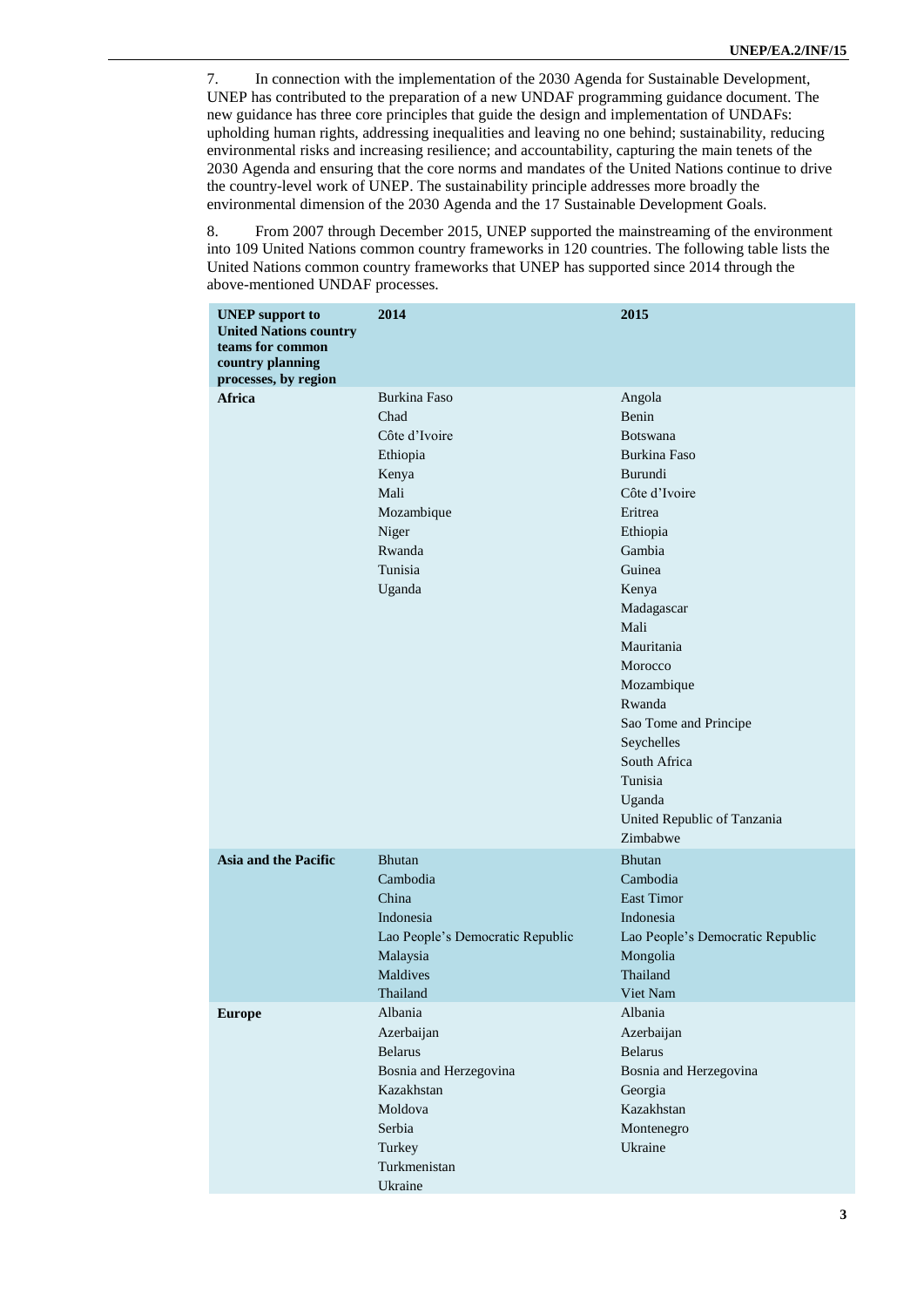| <b>UNEP</b> support to<br><b>United Nations country</b><br>teams for common<br>country planning<br>processes, by region | 2014                                                                                                                                  | 2015                                                                                                                                                                                                                                                                                                                                                                                                                                                                        |
|-------------------------------------------------------------------------------------------------------------------------|---------------------------------------------------------------------------------------------------------------------------------------|-----------------------------------------------------------------------------------------------------------------------------------------------------------------------------------------------------------------------------------------------------------------------------------------------------------------------------------------------------------------------------------------------------------------------------------------------------------------------------|
| <b>Latin America and the</b><br><b>Caribbean</b>                                                                        | Argentina<br><b>Brazil</b><br>Colombia<br>Ecuador<br>El Salvador<br>Guatemala<br>Mexico<br>Nicaragua<br>Panama<br>Paraguay<br>Uruguay | Antigua and Barbuda <sup>a</sup><br>Argentina<br>Barbados <sup>a</sup><br><b>Belize</b><br><b>Brazil</b><br>Colombia<br>Costa Rica<br>Cuba<br>Dominica <sup>a</sup><br>Dominican Republic<br>Ecuador<br>El Salvador<br>Grenada <sup>a</sup><br>Haiti<br>Honduras<br>Mexico<br>Nicaragua<br>Panama<br>Peru<br>Saint Kitts and Nevis <sup>a</sup><br>Saint Lucia <sup>a</sup><br>Saint Vincent and the Grenadines <sup>a</sup><br>Trinidad and Tobago <sup>a</sup><br>Uruguay |
| <b>West Asia</b>                                                                                                        | Iraq<br>Jordan<br>Kuwait<br><b>United Arab Emirates</b><br><b>State of Palestine</b>                                                  | Iraq<br>Jordan<br>Kuwait<br>Lebanon<br>Saudi Arabia<br>Syrian Arab Republic<br><b>State of Palestine</b>                                                                                                                                                                                                                                                                                                                                                                    |

<sup>a</sup> Subregional UNDAF of Barbados and the Organization of Eastern Caribbean States.

#### **III. Alignment with the 2030 Agenda for Sustainable Development**

9. In September 2015, world leaders adopted United Nations General Assembly resolution 70/1, entitled "Transforming our world: the 2030 Agenda for Sustainable Development" – a plan of action for people, the planet and prosperity. It is transformative, universal, rights-based and integrated, and its implementation calls for a much more transformative and collective engagement by all stakeholders, including Governments, parliaments, the scientific and academic communities, civil society, the private sector, the international community and the United Nations system.

10. The Economic and Social Council, in its resolution 2015/15, requested all entities of the United Nations development system to ensure consistency and alignment with the post-2015 development agenda, once adopted, in the context of midterm reviews and the elaboration of strategic plans and frameworks.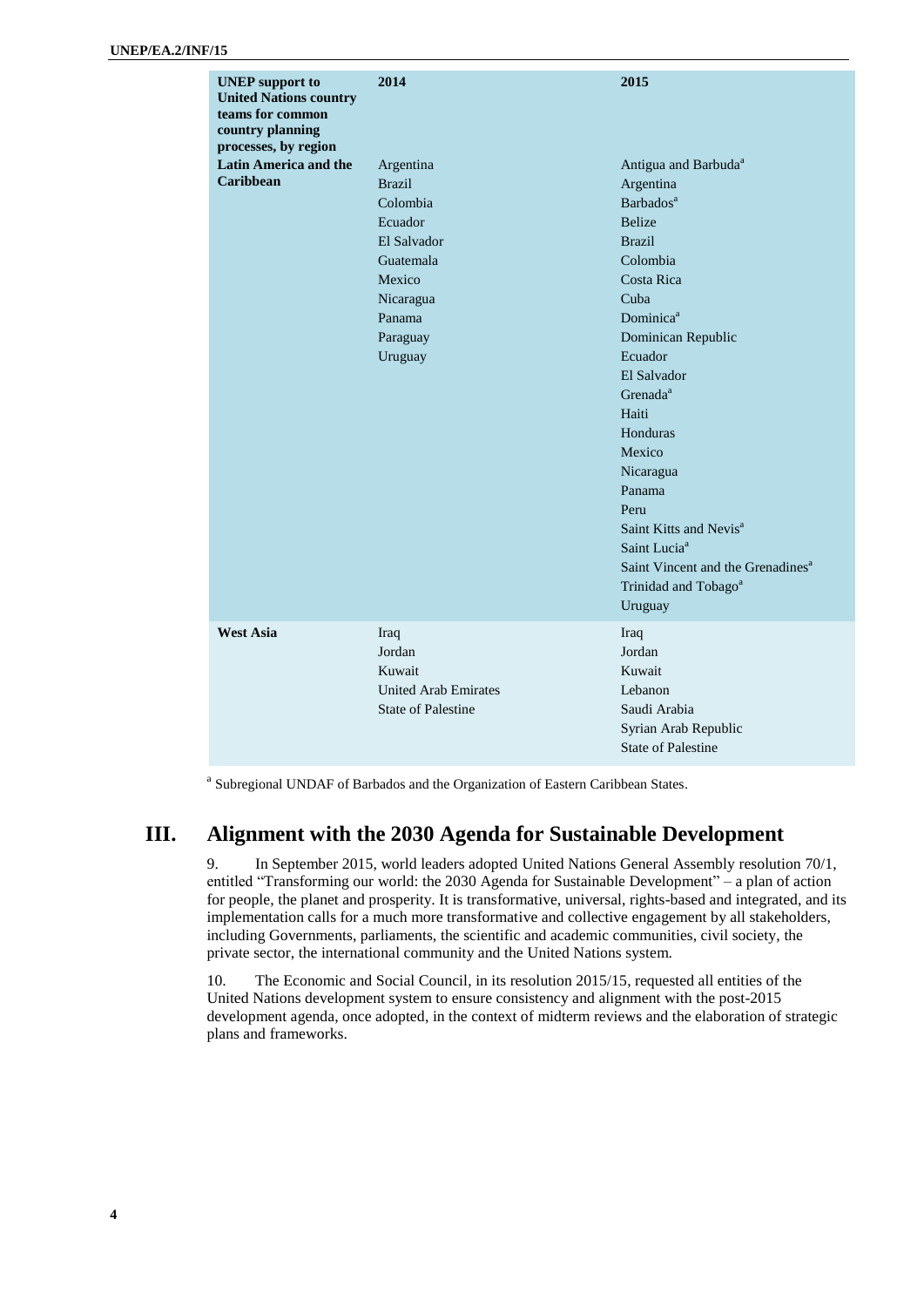11. The United Nations Development Group has called, in the implementation of the 2030 Agenda, for a transformative and collective engagement by all stakeholders – Governments, parliaments, scientific and academic communities, civil society, the private sector and the United Nations system. It suggested the following core principles of collaboration to guide the system's support to national-level implementation:

(a) *Country-led, evidence-based and results-focused approaches*: Country needs and national capacity will determine the support United Nations country teams provide, which will be underpinned by robust and collaborative approaches on data and analysis;

*Integration*: The United Nations system has a collective responsibility to advocate for and act on an integrated approach to sustainable development – through multisectoral approaches; across the development, humanitarian, human rights, and peace and security pillars; across normative and operational aspects of the United Nations system's work; and in the way United Nations country teams operate together;

(c) *Expertise, not exclusivity*: No single entity can claim an exclusive mandate over any single goal or for all targets within a goal. An entity should offer – and be accountable for – its expertise to work towards shared United Nations results. Joint work should be prioritized where it has the greatest impact, drawing on the strengths and advantages of each entity's mandate and expertise;

(d) *Collaboration, not competition*: The 2030 Agenda demands a United Nations system in which each part, resident and non-resident, plays its role in a fully transparent and accountable way, and in which the whole is greater than the sum of its parts, with mutual recognition for respective contributions;

(e) *Innovation and experimentation*: The United Nations system will collectively create a space for innovative thinking and experimentation at the global, regional and country levels to explore tailored solutions based on the changing global and regional environments and country contexts and needs;

(f) *Trust and credibility*: Given the comprehensiveness and complexity of the 2030 Agenda, we have to trust each other and be trusted by those we serve, including the most vulnerable and marginalized members of society, while upholding internationally agreed-on norms and standards.

12. In order to put the principle of collaboration into practice, the United Nations Development Group recommended integrating the development, humanitarian, human rights and peace building agendas by:

(a) Strongly supporting integrated country-level planning frameworks across the United Nations pillars and experimenting with a "One country, one United Nations" framework based on shared strategic sustainable development outcomes, root cause analysis, risk assessment and management, planning and monitoring;

(b) Ensuring that the United Nations leadership takes concrete steps to support the positioning and implementation of United Nations normative frameworks in a coherent and complementary way and clearly articulating the complementary roles, financing streams and mechanisms in the areas of preparedness, prevention, mitigation, recovery and resilience, to capture the full promise and impact of more joined-up United Nations support across the pillars;

(c) Working more proactively with partners at the national and subnational levels to build their capacities for crisis prevention and response by making full use of capacities across the pillars.

# **IV. Economic and Social Council dialogue on the longer-term positioning of the United Nations development system to implement the 2030 Agenda for Sustainable Development**

13. [The Economic and Social](http://www.un.org/ga/search/view_doc.asp?symbol=E/RES/2014/14) Council, in its resolution 2014/14, decided to convene a transparent and inclusive [dialogue involving Member States and all relevant stakeholders on the longer-term](http://www.un.org/en/ecosoc/qcpr/pdf/ecosoc_dialogue_report_phase_i.pdf)  [positioning of the United Nations development system.](http://www.un.org/en/ecosoc/qcpr/pdf/ecosoc_dialogue_report_phase_i.pdf) The intention of the dialogue was to support the implementation of the 2030 Agenda for Sustainable Development, with Member States considering the interlinkages among the functions of United Nations system entities, the range of funding practices, governance structures, capacity and impact of the United Nations development system, partnership approaches and organizational arrangements.

14. The first three sessions of the dialogue benefited from the perspectives of Government representatives from capitals and permanent missions, as well as representatives of the United Nations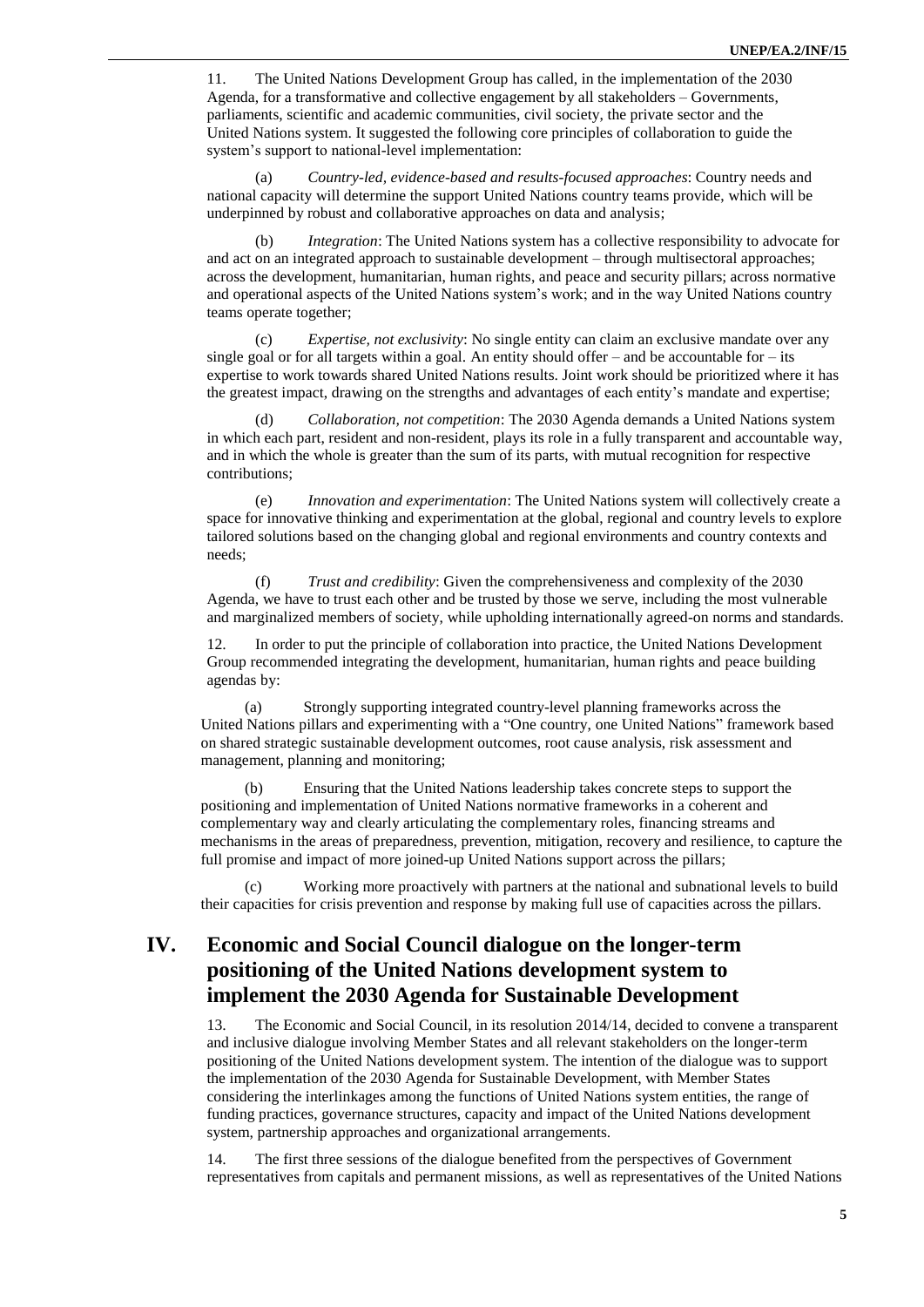system. Five messages emerged from the dialogue on the United Nations development system's readiness to implement the 2030 Agenda:

(a) Business as usual was not an option, and the system should be adapted to the new development landscape and also support the implementation of the universal and unified development agenda. It was emphasized that the system had undergone major changes three times since its inception and that a fourth generation of reforms was needed to adjust to the new reality.

The functions of the system had to be reassessed in the light of the changing needs of developing countries. The respective needs of least developed countries, conflict-affected countries and middle-income countries were very different and should be responded to accordingly. It was repeatedly stressed that no one size could fit all.

(c) The changes already initiated to improve programming and delivery of services through "Delivering as one", including the implementation of standard operating procedures, were proving effective and should be extended beyond the existing group of countries that had already committed to implementing the delivery approach.

(d) The system needed to fundamentally change both its overall approach and the processes for developing partnerships in the post-2015 development era. This would require a major change in mindset.

(e) Governance should be strengthened to increase the coherence and effectiveness of the work of the United Nations development system. The composition of the executive boards of the funds and programmes should be reviewed to reflect current realities.

15. At the second session of the dialogue on the longer-term positioning of the United Nations development system, representatives from national capitals clarified the perspective of programme countries in addition to providing further inputs on how the system could better support Member States in implementing the new agenda. There was general consensus among Member States that the United Nations should set its development priorities according to its comparative advantage and core areas of expertise; adopt a universal yet differentiated approach according to country needs and priorities, adjusting its delivery and presence accordingly; and move from convergence of operations to full integration of its working methods. A number of key messages emerged:

National ownership was critical, and the United Nations development system needed to align itself with and support national priorities as embodied in national development plans and sustainable development strategies.

(b) To be effective, policies and decision-making needed to be evidence-based. Monitoring, evaluation and results-based management needed to be strengthened, reflect different contexts, and adapt to the challenges of our time.

(c) While service delivery remained a key function in least developed countries, small island developing States and countries affected by conflict, the United Nations development system should focus on institution-building and capacity development.

The 2012 quadrennial comprehensive policy review needed to be fully implemented with regard to addressing fragmentation, competition and high transaction costs. Coherence and coordination needed to be enhanced both within the system and between the system and other development actors.

(e) Governance arrangements needed to be adapted to reflect the changing development landscape, including by reassessing the role, composition and working methods of governance structures, especially of the funds and programmes.

(f) Funding needed be adapted to differentiated needs and contexts, and the United Nations development system needed to focus on areas where it added the most value.

(g) In the post-2015 era, the system had an essential role to play in helping Governments build partnerships in order to leverage resources and expertise.

16. During the third session of the dialogue, Member States, while widely acknowledging progress by the United Nations system in implementing the 2012 resolution on quadrennial comprehensive policy review, also identified a number of gaps, in particular in the following areas:

(a) Promoting targeted and differentiated responses to varying country needs;

- (b) Alignment with national development plans;
- (c) Focusing on institution-building and national capacity-building;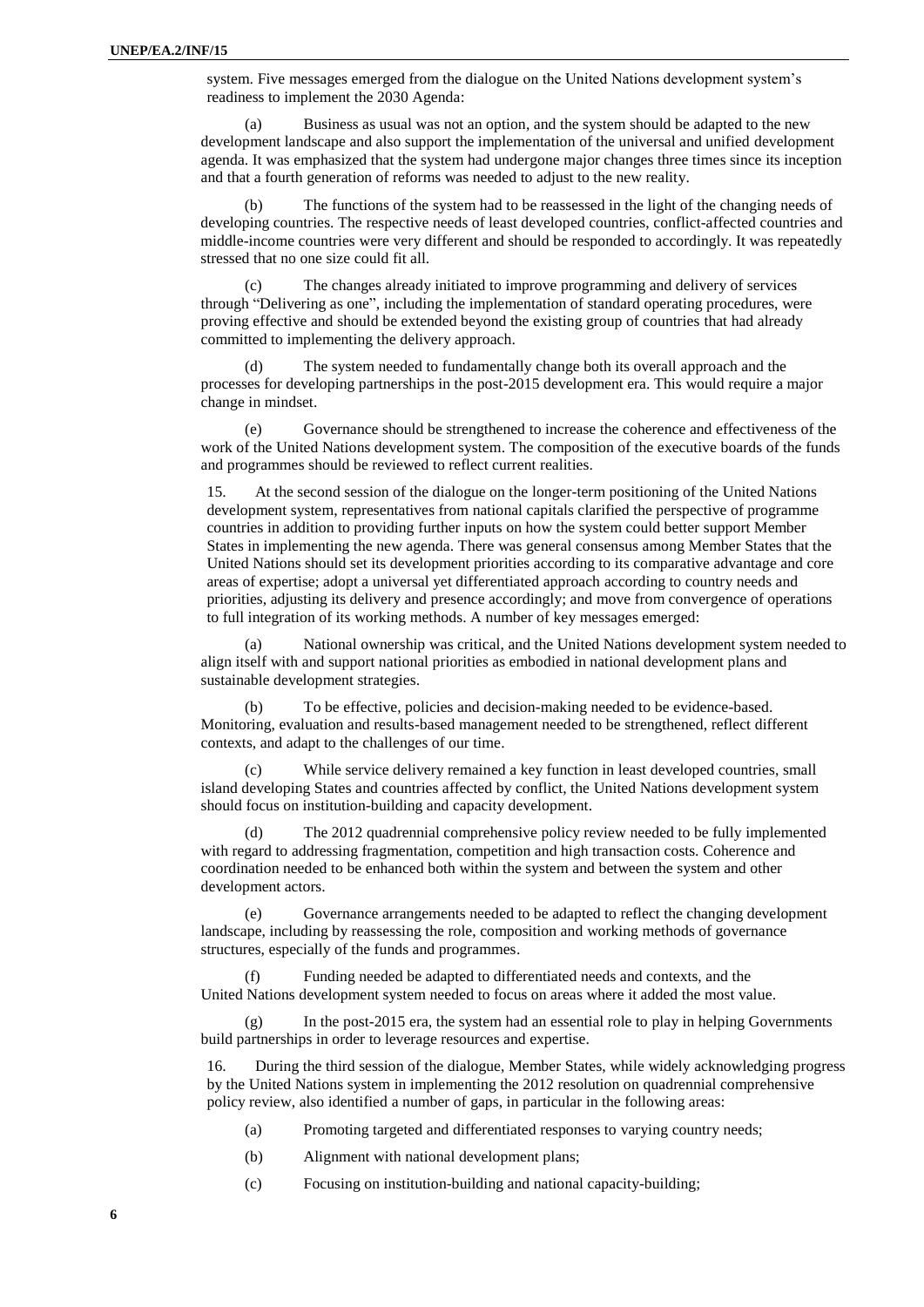- (d) Support for South-South cooperation;
- (e) System-wide coherence, coordination and integration of activities;
- (f) Coordination at the interagency and intergovernmental levels;
- (g) Alignment between headquarters and offices in the field.

17. The next iteration of the quadrennial comprehensive policy review resolution is expected to be negotiated for possible adoption at the seventy-first session of the General Assembly in December 2016.

#### **V. [United Nations Development Group](https://undg.org/main/undg_document/results-delivered-sharing-successes-in-2014/) results report for 2014**

18. Some important lessons learned in the implementation of the quadrennial comprehensive policy review (General Assembly resolution 67/226) could be useful as the United Nations system starts to implement the 2030 Agenda at different levels in support of Member States.<sup>1</sup> Central to organizational arrangements mandated by the resolution are the resident coordinator system and a "one United Nations" approach to national country teams. In 2014, the United Nations system and partners pooled baseline country-level data collected through the new United Nations Development Group information management system. A total of 132 United Nations country teams reported on strategic analysis and planning to support programming that was forward-looking, informed by baseline analysis, and aligned with global norms and national development goals.

19. Following are the highlights of the results:

(a) On average, 15 United Nations entities participated in the development of each UNDAF;

(b) A 2014 review of UNDAF outcomes indicated that joint programming was most relevant for Sustainable Development Goals 1 to 5 and 16;

Many countries strongly agreed that the United Nations system was better able to align itself with national plans and strategies when individual United Nations entities worked together through an UNDAF and coordinated their activities at the national level (the "Delivering as one" model).

20. The following efforts were undertaken to adjust individual United Nations programme cycles to support the alignment of United Nations planning frameworks with national processes and improve integration between political, humanitarian and development results:

(a) 54 per cent of United Nations country teams produced joint country results and reports;

(b) A total of 320 United Nations joint programmes were under way at the country level, with an average of 2.4 per country.

21. Coordination at the country level enabled Governments to access specialized expertise across the United Nations system:

(a) Between 5 and 10 non-resident agencies participated in almost half of the United Nations country teams;

(b) 92 per cent of resident coordinator offices provided support to non-resident agencies as United Nations country team members;

(c) 61 per cent of resident coordinator offices facilitated the engagement of non-resident agencies in country programming.

22. United Nations country teams supported national coordination systems, South-South cooperation and national statistics:

(a) Nearly half of United Nations country teams reported having conducted capacity development in the use and management of aid;

(b) A total of 115 United Nations country teams supported national statistical offices, over 50 per cent through capacity development;

(c) 65 per cent of United Nations country teams provided support for South-South cooperation.

 $\overline{a}$ 

<sup>1</sup> https://undg.org/main/undg\_document/results-delivered-sharing-successes-in-2014/.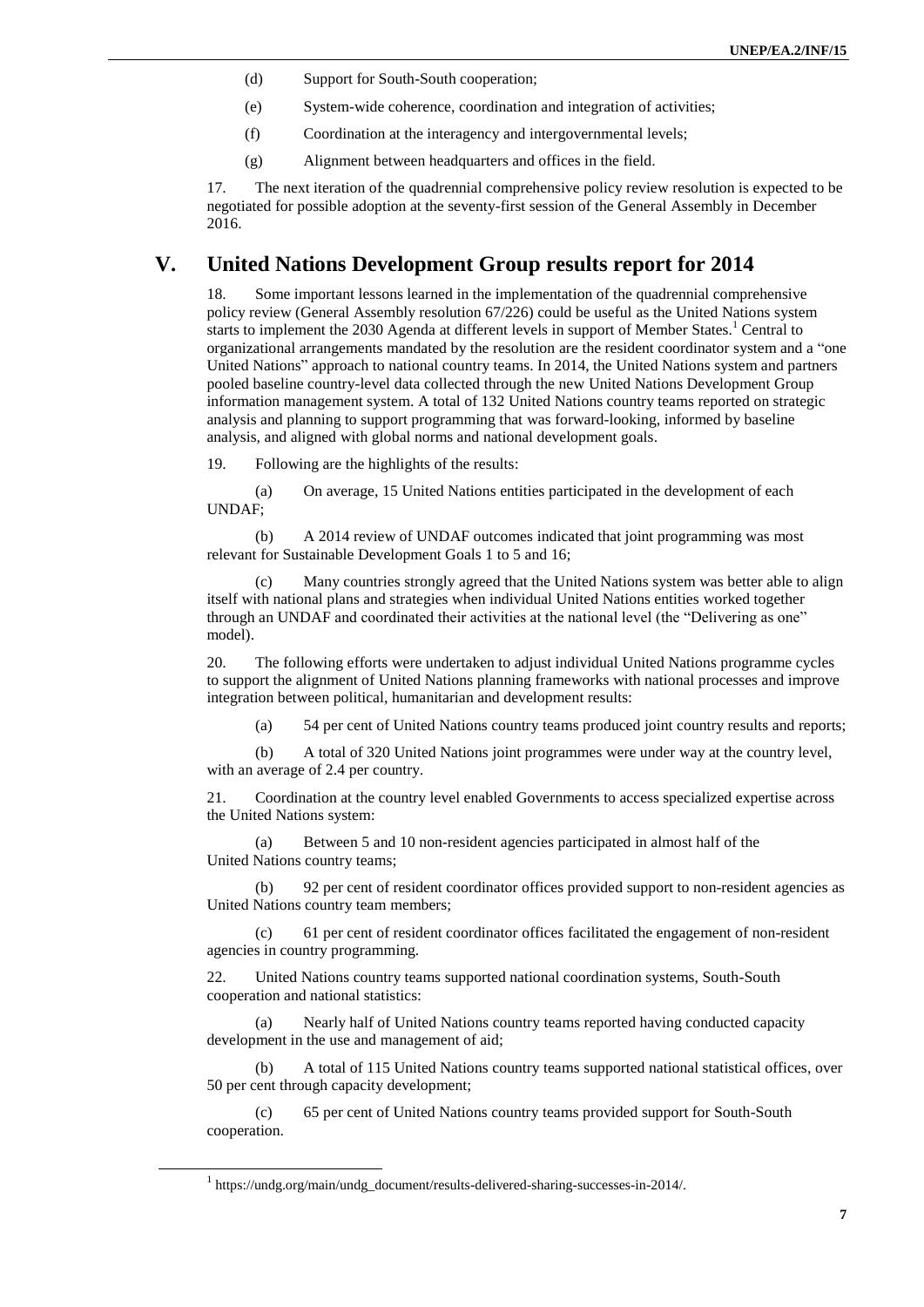23. The resident coordinator system helped to develop and manage shared operational support services resulting in faster and better services for United Nations programmes, better risk management, more efficient procurement, and better strategic focus:

(a) 26 per cent of United Nations country teams reported that they were implementing business operations strategies;

(b) 64 per cent of United Nations country teams had established United Nations common premises;

(c) 72 per cent of countries were in various stages of implementing the harmonized approach to cash transfers.

24. Country-level collaboration was also reported in the context of crisis management, planning of crisis preparedness and response, and synergies in humanitarian responses:

(a) 32 per cent of United Nations country teams reported having crisis response agreements with key partners, such as the World Bank;

(b) 27 per cent of United Nations country teams reported having undertaken joint risk management assessments;

(c) 23 per cent had updated disaster risk reduction strategies.

25. Increased collaboration and joint programming had also resulted in a range of joint external communications and advocacy initiatives and heightened the visibility of United Nations activities:

(a) 68 per cent of United Nations country teams had joint United Nations communications groups;

(b) 54 per cent of United Nations country teams had a joint communications strategy;

(c) 75 per cent of United Nations country teams had a common United Nations website.

26. Human rights and development approaches supported stronger linkages between the normative and operational aspects of United Nations programming:

(a) 59 per cent of United Nations country teams were engaging with the Universal Periodic Review process;

(b) 42 per cent of countries had conducted some form of human rights analysis;

(c) 82 per cent of United Nations country teams reported supporting Governments' efforts to mainstream human rights into national development policies and programmes.

27. Joint resource mobilization and fund management had helped to identify funding gaps and prevent duplication and competition for donor resources:

(a) 30 per cent of United Nations country teams had developed joint resource mobilization strategies;

(b) 33 per cent of United Nations country teams had pooled funding mechanisms in place, such as multi-donor trust funds or "one United Nations" funds.

28. At the regional level, the United Nations Development Group played an important role in providing tailored technical support to United Nations country teams, supporting the roll-out of UNDAFs and helping to manage performance.

(a) Over 40 UNDAFs in various stages of their roll-outs were supported, while regional crisis responses were supported for the Ebola Virus Disease outbreak and the crisis in the Syrian Arab Republic;

(b) Performance assessments for the 2013 reporting cycle had been conducted for all resident coordinators and United Nations country teams in all six regions;

Regional United Nations Development Group teams had supported post-2015 regional forums in coordination with the regional economic commissions as well as 28 post-2015 national consultations. 2

 $\overline{a}$ 

<sup>&</sup>lt;sup>2</sup> More details are provided in the report of the Executive Director on coordination across the United Nations system in the field of the environment, including the Environment Management Group (UNEP/EA.2/10).